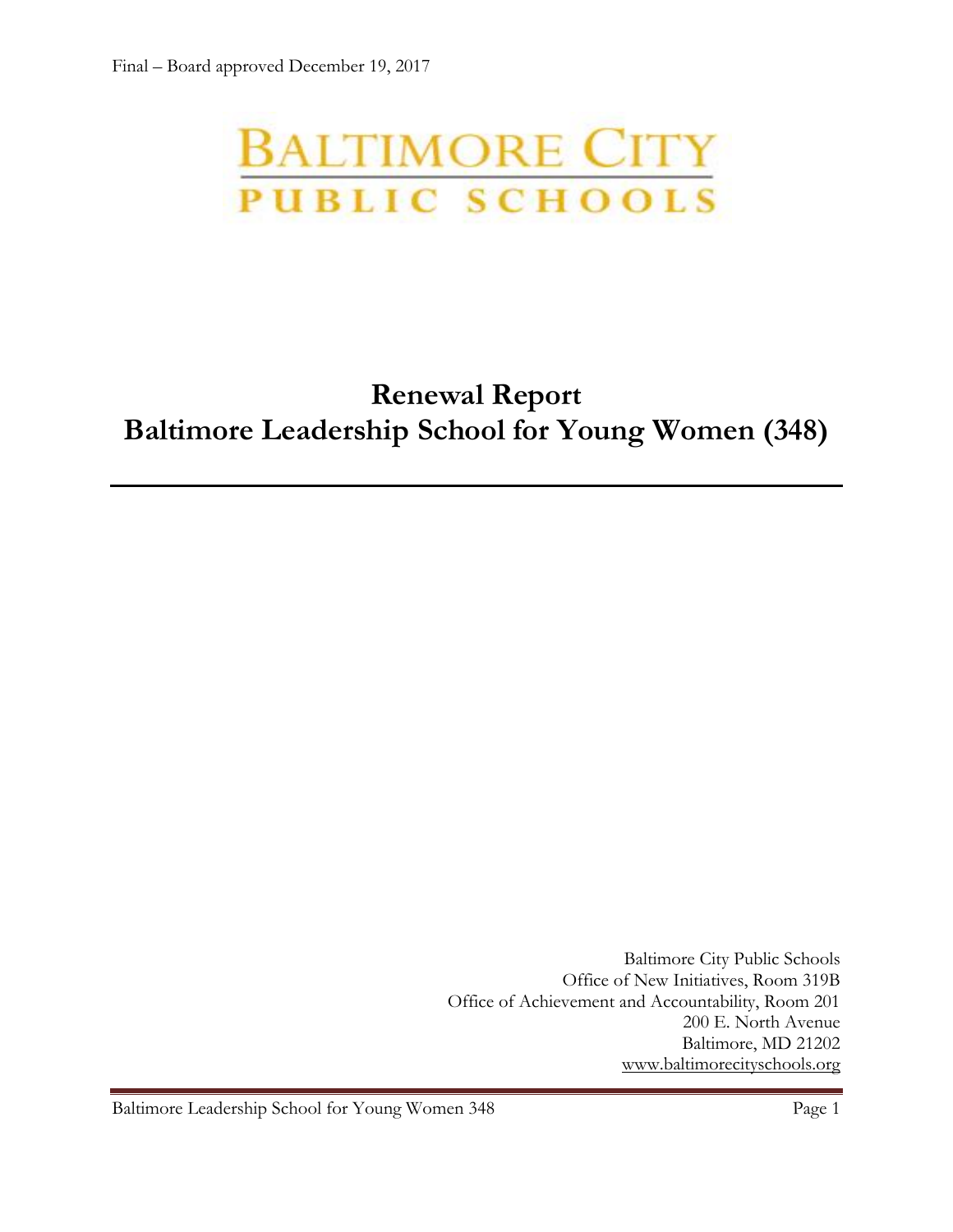#### **REPORT INTRODUCTION**

#### **Purpose of the Report**

The renewal report is a summary of findings and a resulting recommendation regarding renewal of the charter or contract for an operator-run school. To inform this recommendation Baltimore City Public Schools collects and analyzes documentation, including the School Effectiveness Review (SER) performed on site at each school and the school's renewal application, along with an evaluation of the school's performance based on the renewal rubric and consideration of all other relevant information.

City Schools' renewal criteria are based on state law (§ 9-101, *et seq*., MD. CODE ANN., EDUC.) and Baltimore City Board of School Commissioners' policy IHB and associated administrative regulations (IHB-RA and JFA-RA). The Board's policy requires that schools up for renewal be evaluated on multiple measures including, but not limited to, the following:

- **Student achievement**, constituting at least 50 percent of the renewal score and including measures such as schoolwide performance on state assessments, College and Career Readiness (for schools with high school grades), highly effective instruction (from the SER), academic programming for special student populations, and a school's fidelity to its charter
- **School climate** (chronic absence, suspensions, enrollment trends, school choice data, and school survey results from parents, teachers, and students)
- **Financial management and governance** (annual audits, school budget submissions, grants management, and relevant documentation provided by the school's board)
- **Effective management** (school compliance with laws, rules, policies, and regulations)

The renewal process is a component of City Schools' annual review of its school portfolio, designed to ensure that students and families across the district have access to school options that meet their interests and needs. In 2011, City Schools formed the Renewal Stakeholders Working Group (composed of school operators from a range of school types, Supporting Public Schools of Choice, and the Maryland Charter School Network) to develop a methodology for evaluating the performance of operator-run schools. The result: a fair, transparent, and rigorous renewal framework that reflects schools' unique nature and innovative contributions to student achievement, used for the first time in the 2012-13 school year.

At the conclusion of each year's renewal cycle, staff engages key stakeholders in a review of the process to identify areas for improvement that could be addressed while still maintaining a level of predictability for schools up for renewal in the following year. The most recent round of review considered implications for the renewal process of including results from statewide PARCC assessments for the first time, given that, to date, a significant portion of the weight in the student achievement portion of the renewal decision has been based on assessment data. Changes made to the framework as a result of this most recent review include the following:

 Used PARCC mean scale scores from the 2014-15 to 2016-17 school years for trend measure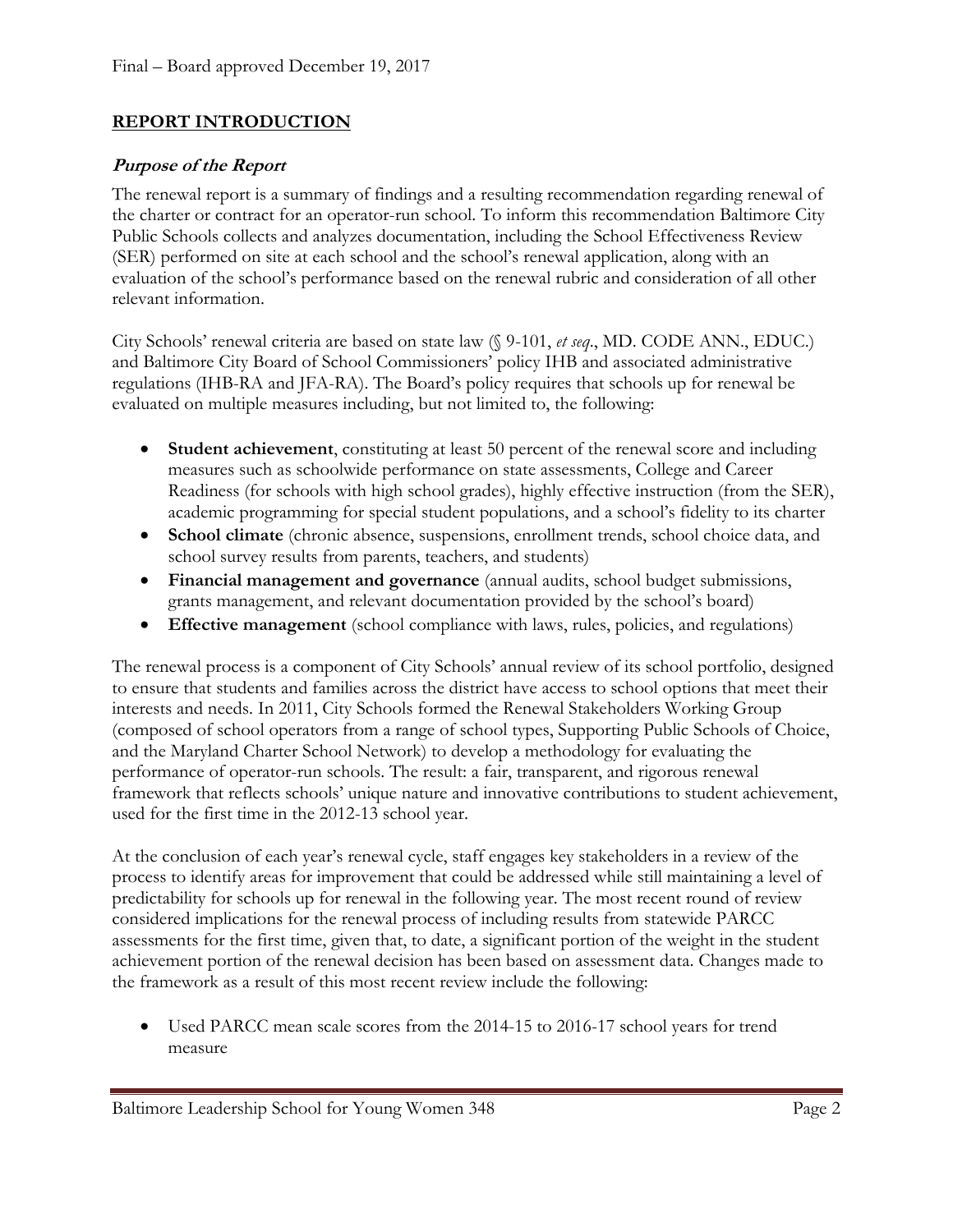- Recognizing the correlation between relative wealth and PARCC absolute results, compared schools against other schools with similar levels of economic disadvantage (in previous years, comparison groups were based only on tested grade band)
- Aligned College and Career Readiness measure to Maryland State Department of Education (MSDE) standards.

#### *The Process*

The review process has the following components:

- Renewal rubric (includes data from standardized assessments and school surveys)
- Application for renewal
- Data tables prepared by City Schools
- School Effectiveness Review

The Charter and Operator-led Advisory Board (also known as the New and Charter School Advisory Board), a cross-representational group made up of members representing foundations, nonprofit organizations, school choice advocates, school operators, and district representatives, reviews each of these components and makes recommendations to City Schools' CEO on whether charters or contracts should be renewed. The CEO considers the recommendation, and then makes her own recommendation to the Board for vote. According to Board policy, City Schools may determine that a public charter school is eligible for a five-year contract term, three-year contract term, or nonrenewal.

| <b>Actions</b>                                                                                               | <b>Timeline</b>           |  |
|--------------------------------------------------------------------------------------------------------------|---------------------------|--|
| Schools submit renewal applications                                                                          | September 7, 2017         |  |
| Charter and Operator-led Advisory Board reviews renewal<br>applications and makes recommendations to the CEO | September to October 2017 |  |
| District presents recommendations to Board at public meeting                                                 | November 14, 2017         |  |
| Board conducts public work session for operators                                                             | November 28, 2017         |  |
| Board votes on renewal recommendations                                                                       | December 19, 2017         |  |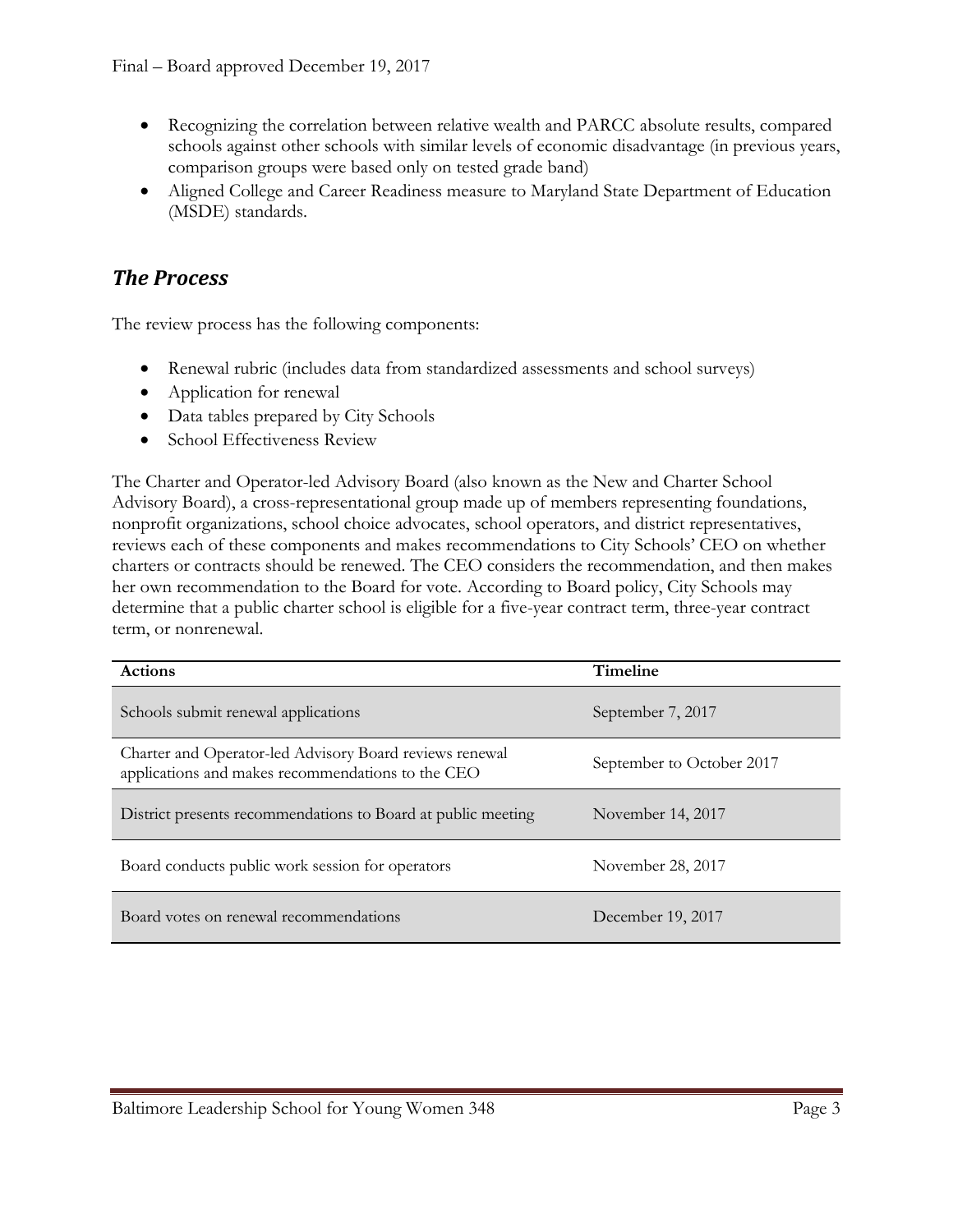### *Baltimore Leadership School for Young Women (#348)*

*Operator*: Foundation for Baltimore Leadership School for Young Women, Inc. *Configuration*: Middle/high *Type*: Charter *Enrollment*: 507<sup>1</sup>

#### **Recommendation**

*5-year renewal (July 2018 through June 2023)*

#### **Renewal summary**

| Category                                                                              | Finding                      |
|---------------------------------------------------------------------------------------|------------------------------|
| Is the school an academic success? (min. 50% weight)                                  | Highly effective             |
| Does the school have a strong school climate?                                         | Effective                    |
| Has the school followed sufficient governance management and<br>governance practices? | Effective                    |
| Has the school followed sufficient financial management<br>practices? <sup>2</sup>    | <b>Meets</b><br>expectations |

#### **Discussion**

Having considered the recommendation of the Charter and Operator-led School Advisory Board, Baltimore City Public Schools' CEO recommends that the contract with the Foundation for Baltimore Leadership School for Young Women, Inc., to operate the Baltimore Leadership School for Young Women be renewed for five years, with a term beginning July 1, 2018, and ending June 30, 2023.

The school was rated highly effective in Academics, and effective in Climate and Governance and Financial Management.

The school was rated highly effective for its absolute PARCC performance in math 6-8 (90th percentile in its economic disadvantage [ED] group, which compares schools based on similar levels of wealth, with a mean scale score of 715), English language arts 6-8 (100th percentile in its ED

 $\overline{a}$ <sup>1</sup> Total enrollment counts reflect the MSDE official enrollment file for grades k-12, which includes students enrolled on September 30 each year. This file is verified by MSDE prior to becoming the official enrollment count for the year. <sup>2</sup> Financial management considers a review of the operator's audits over the contract term. "Meets expectations" is the highest rating available.

Baltimore Leadership School for Young Women 348 Page 4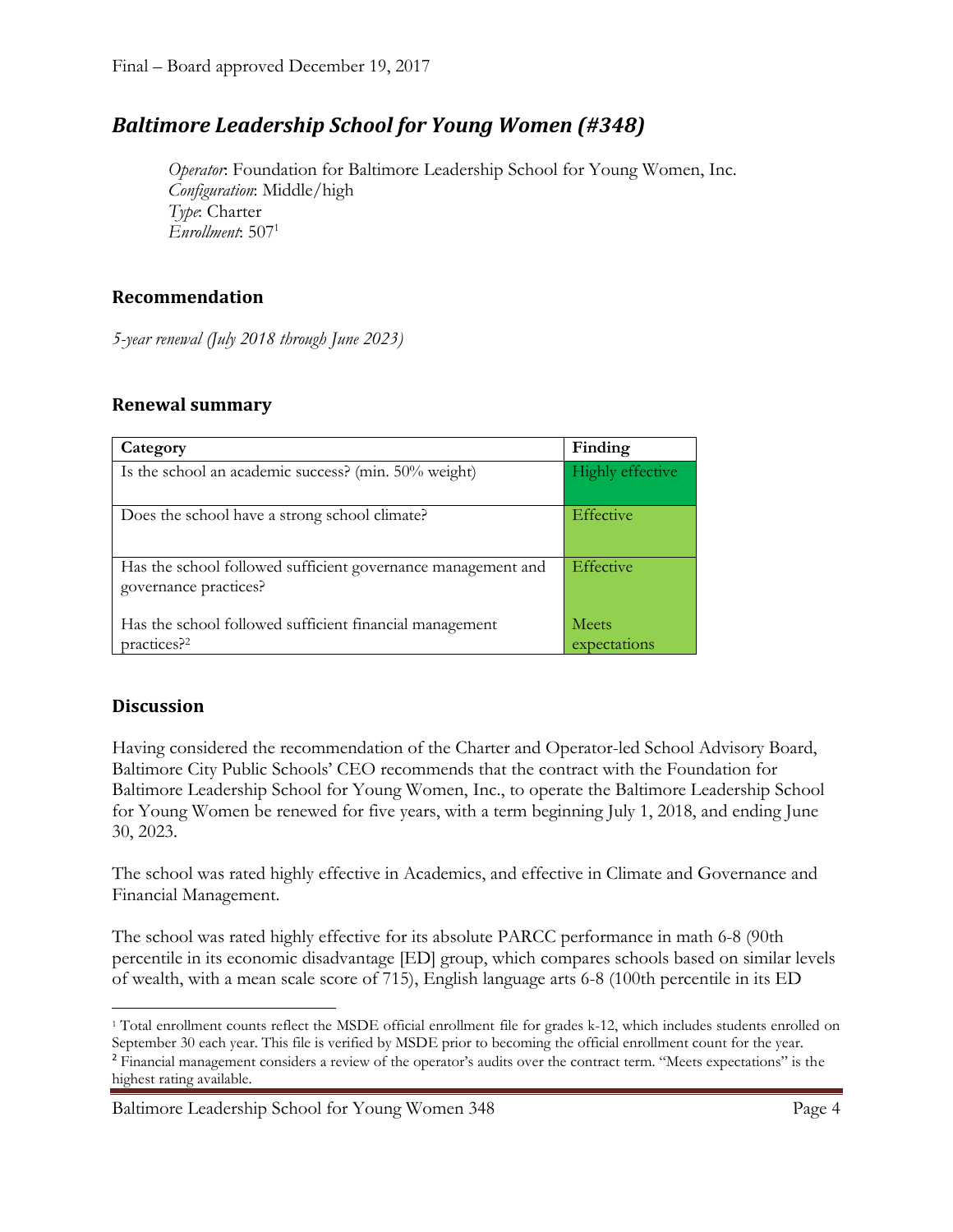group, with a mean scale score of 724), English 10 (100th percentile in its ED group, with a mean scale score of 722), and effective in Algebra I (77th percentile in its ED group, with a mean scale score of 717). The school was rated effective in college and career readiness, which considers participation and success in career and college indicators (e.g., SAT, Advanced Placement, and Career and Technology Education) and enrollment in college. The school received a highly effective rating in it cohort graduation rate, with 95 percent of its diploma-track students who started in the same cohort graduating in 4 years. The school was rated highly effective in the Talented People area from the School Effectiveness Review (SER), which measures how a school selects, evaluates, and retains effective teachers, and effective in Vision and Engagement, which considers whether a school provides a safe and supportive learning environment for students, families, teachers, and staff; cultivates and sustains open communication and decision-making opportunities with each of those stakeholder groups; and creates a culture that reflects and embraces student, staff, and community diversity.

#### **Findings (middle/high school rubric)**

| Subcategory                                   | <b>Renewal Metric</b>                                       | <b>City Schools</b><br>Rating |
|-----------------------------------------------|-------------------------------------------------------------|-------------------------------|
| 1.1 Absolute Student<br>Achievement           | Mean scale score PARCC math (grades 6-8)                    | <b>Highly effective</b>       |
|                                               | Mean scale score PARCC ELA (grades 6-8)                     | <b>Highly effective</b>       |
|                                               | Mean scale score PARCC Algebra I                            | Effective                     |
|                                               | Mean scale score PARCC English 10                           | <b>Highly effective</b>       |
| 1.2 Student<br><b>Achievement Trend</b>       | Trend in mean scale score PARCC math (grades 6-8)           | <b>Highly effective</b>       |
|                                               | Trend in mean scale score PARCC ELA (grades 6-8)            | Developing                    |
|                                               | Trend in mean scale score PARCC Algebra I                   | <b>Highly effective</b>       |
|                                               | Trend in mean scale score PARCC English 10                  | Effective                     |
| 1.3 Multi-Year Growth<br>on NWEA <sup>3</sup> | Average student score over time NWEA Reading (grades 6-8)   | N/A                           |
|                                               | Average student score over time NWEA Math (grades 6-8)      | N/A                           |
| 1.4 College and Career<br><b>Readiness</b>    | Participation, success, and college enrollment <sup>4</sup> | Effective                     |

#### *Category 1, Academics: Is the school an academic success?*

Baltimore Leadership School for Young Women 348 Page 5

l

<sup>3</sup> Measure only applicable to schools that opted to use NWEA in lieu of PARCC.

<sup>&</sup>lt;sup>4</sup> "Participation" reflects the percentage of seniors who took SAT, ACT, AP, or IB exams in math or English or are enrolled in CTE or credit-bearing college courses. "Success" reflects the percentage of seniors who scored 4 or 5 on PARCC English 10, English 11, Geometry, or Algebra II; 500 or higher on SAT Reading and Writing or Mathematics; 21 or higher on composite of ACT English and Reading or on ACT Mathematics; 3 or higher on AP English Language and Composition, Calculus, or Statistics exams; 4 or higher on IB exams in English language arts or math subjects; 79 or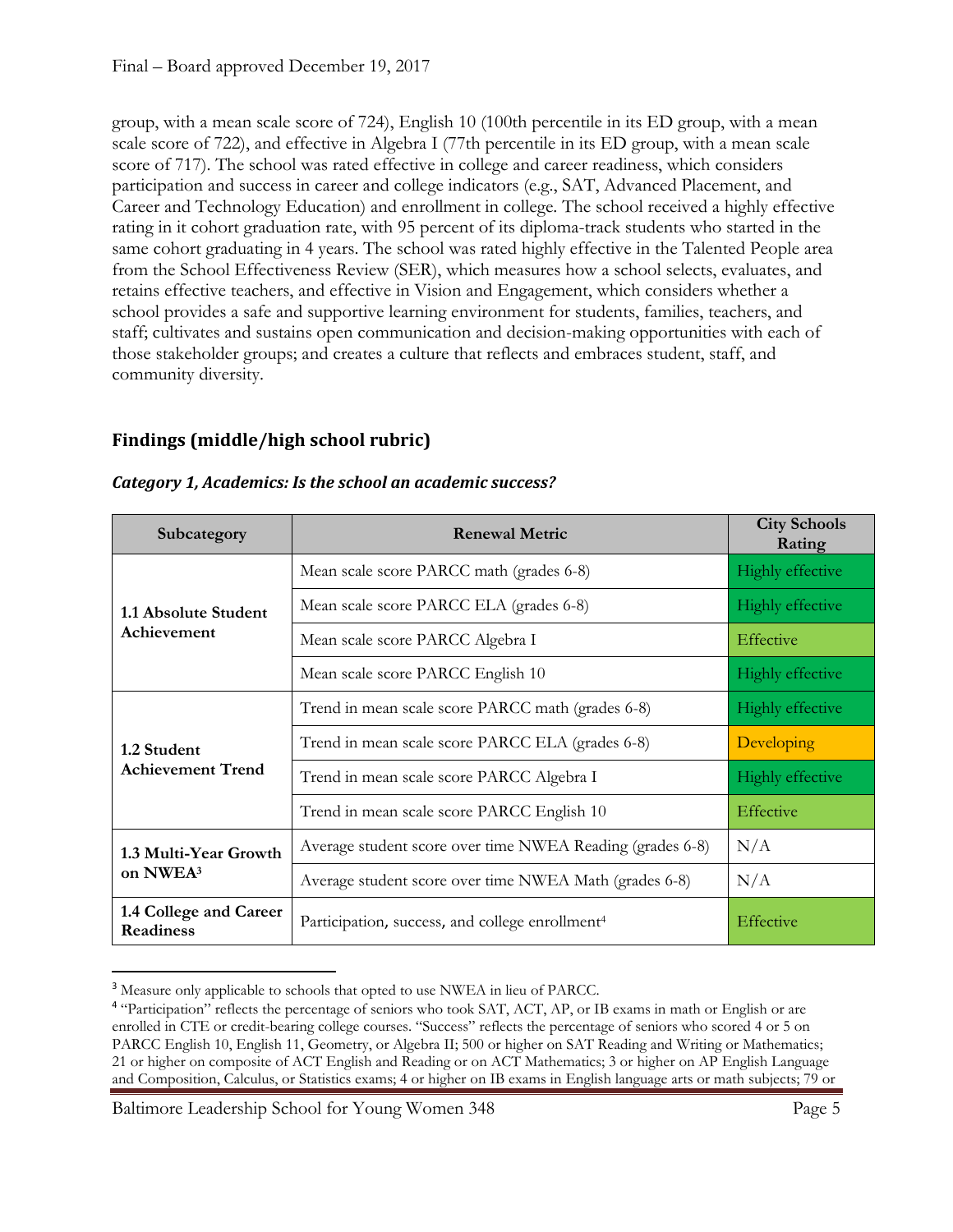| 1.5 SER, Highly<br><b>Effective Instruction</b>   | Extent to which school leadership supports highly effective<br>instruction and teachers plan and deliver highly effective<br>instruction and establish a classroom environment where<br>teaching and learning can occur                                                                                                                                                                                                                                                                                   | Effective               |
|---------------------------------------------------|-----------------------------------------------------------------------------------------------------------------------------------------------------------------------------------------------------------------------------------------------------------------------------------------------------------------------------------------------------------------------------------------------------------------------------------------------------------------------------------------------------------|-------------------------|
| 1.6 Fidelity to<br>Charter/Application<br>Overall | Extent to which the school<br>Has fully implemented the mission expressed in its charter<br>application and this mission is clear to all stakeholders<br>Has delivered high-quality programming for all student<br>subgroups<br>Is gathering data to assess its efficacy and has effectively<br>addressed any challenges evident in the data, particularly in<br>the areas of subgroup performance, enrollment, student<br>attendance, dropout rates, attrition, and student choice<br>data/school demand | <b>Highly effective</b> |
| 1.7 4-Year Cohort<br><b>Graduation Rate</b>       | Percent of students who graduated from City Schools with the<br>cohort that entered in school year 2012-13 with a regular<br>Maryland High School Diploma                                                                                                                                                                                                                                                                                                                                                 | <b>Highly effective</b> |
| <b>Overall rating for Category 1, Academics</b>   |                                                                                                                                                                                                                                                                                                                                                                                                                                                                                                           | <b>Highly effective</b> |

*Category 2, Climate: Does the school have a strong climate?*

| Subcategory                                           | <b>Renewal Metric</b>                                                                                                                                                                                                                    | <b>City Schools Rating</b> |
|-------------------------------------------------------|------------------------------------------------------------------------------------------------------------------------------------------------------------------------------------------------------------------------------------------|----------------------------|
| 2.1 SER, Talented<br>People                           | Extent to which the school implements systems to select,<br>develop, evaluate, and retain skilled teachers and staff                                                                                                                     | Highly effective           |
| 2.2 SER, Vision and<br>Engagement                     | Extent to which the school provides a safe and supportive<br>learning environment, cultivates open communication and<br>decision-making with the school community, and establishes<br>a school culture that embraces community diversity | Effective                  |
|                                                       | School survey, staff: 5-year average                                                                                                                                                                                                     | <b>Effective</b>           |
| 2.3 Staff, Student, and<br><b>Parent Satisfaction</b> | School survey, students: 5-year average                                                                                                                                                                                                  | <b>Effective</b>           |
|                                                       | School survey, parents: 5-year average                                                                                                                                                                                                   | Developing                 |
| 2.4 Cohort Retention                                  | Percentage of students who remain at the school at least two<br>years after initial enrollment, over time                                                                                                                                | <b>Highly effective</b>    |
| 2.5 Student<br>Attendance, Chronic<br>Absence         | Extent to which the school has implemented effective<br>strategies that have kept student attendance high and<br>chronic absences low over the course of the contract                                                                    | Effective                  |

higher on Accuplacer Reading and 90 or more on Sentence Skills or 45 or higher on Accuplacer College Algebra; or a passing grade in credit-bearing college courses or completion of a CTE pathway. "College enrollment" reflects percentage of June 2015 graduates who are enrolled in college 16 months after graduation.

l

Baltimore Leadership School for Young Women 348 Page 6